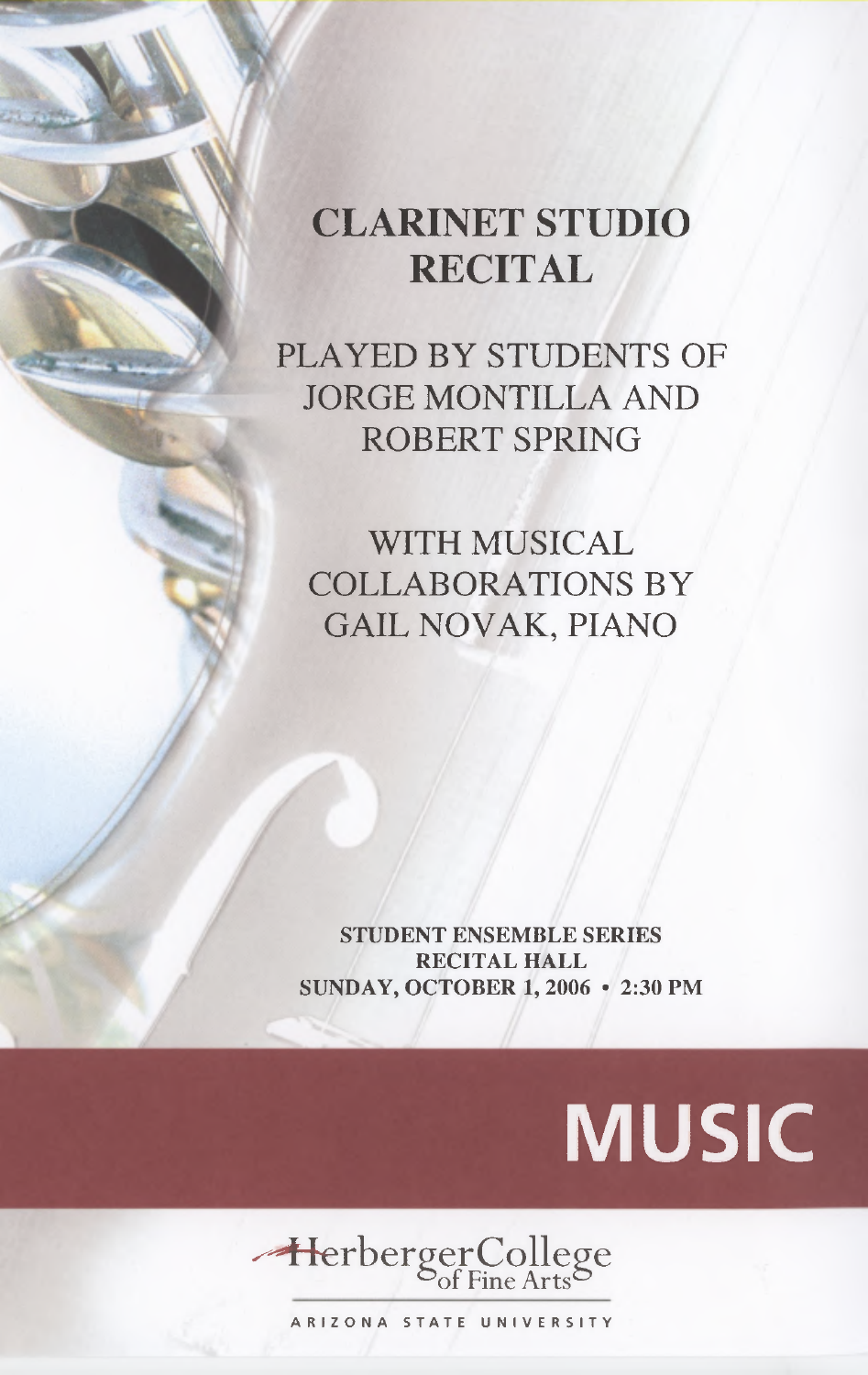**Program**

**Gigue from the suite IV for Cello** Johann Sebastian Bach (1685-1750) Walt Nielsen **Sonata for clarinet and piano, Op. 120** #2, Johannes Brahms I. Allegro Amabile (1833-1897) II. Allegro Appassionato III. Andante con Motto-Allegro Ryan Sandell **Monolog for Clarinet** Fritz Leitermeyer (b. 1925) Julia Georges *The Jungle* **for solo Clarinet** Call to Arms Stefanie Harger *Rrowzer* **for solo Clarinet** Natalie Lehr Eric Mandat (b. 1957) Eric Mandat (b. 1957)

*Dry Heat* **for solo Clarinet**

Whitney Prince (b. 1955)

Joshua Gardner

*Gryphon* **for solo Clarinet,** Theresa Martin

(b. 1979)

Yen-ting Chuang

\* \* \* \* \* \* \* \* \* \* \* \* \* \*

In respect for the performers and those audience members around you, please turn all beepers, cell phones and watches to their silent mode.

Thank you.